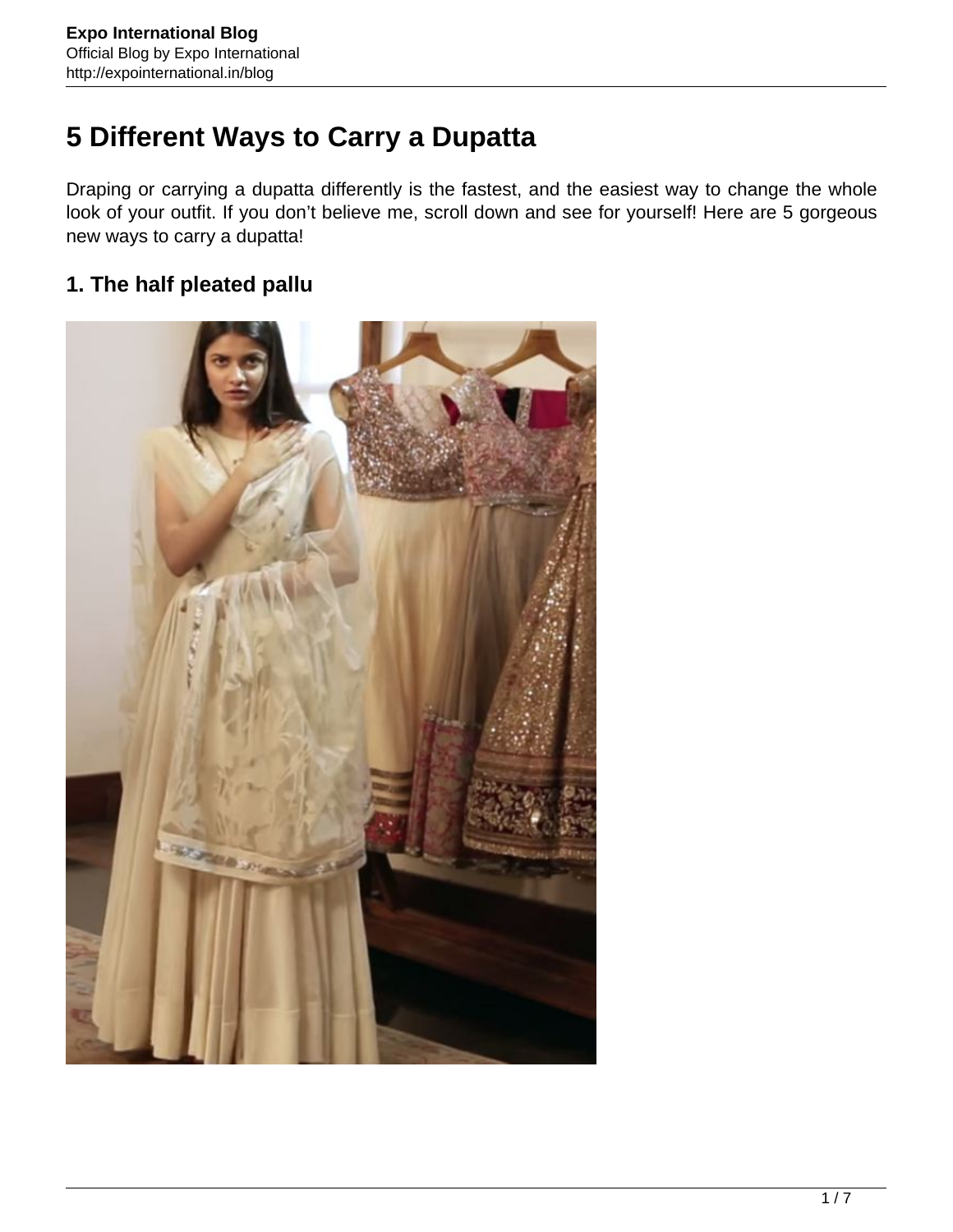This style is so easy and effortless and yet it makes you look absolutely elegant in a jiffy! Follow the steps to learn how to carry your dupatta in this style.

**Step 1:** Take your dupatta and hold it near one corner, start pleating the dupatta along the width and then sling in over your left shoulder.

**Step 2:** Pull the dupatta down from the back until it reaches your waist and pin it on your shoulder with a safety pin.

**Step 3:** Grab the part of the dupatta that's hanging in front of you and fan it out. Then sling it over your right shoulder so that it covers your right arm. And you're done! Does'nt it look pretty?

### **2. The half-sari drape**



This is a smart way to transform your old lehnga into a half-sari! And it's so easy that you'd want to carry your dupatta like this every time you wear a lehnga!

**Step 1:** Grab one end of the dupatta and tuck a corner in the front left of your lehnga.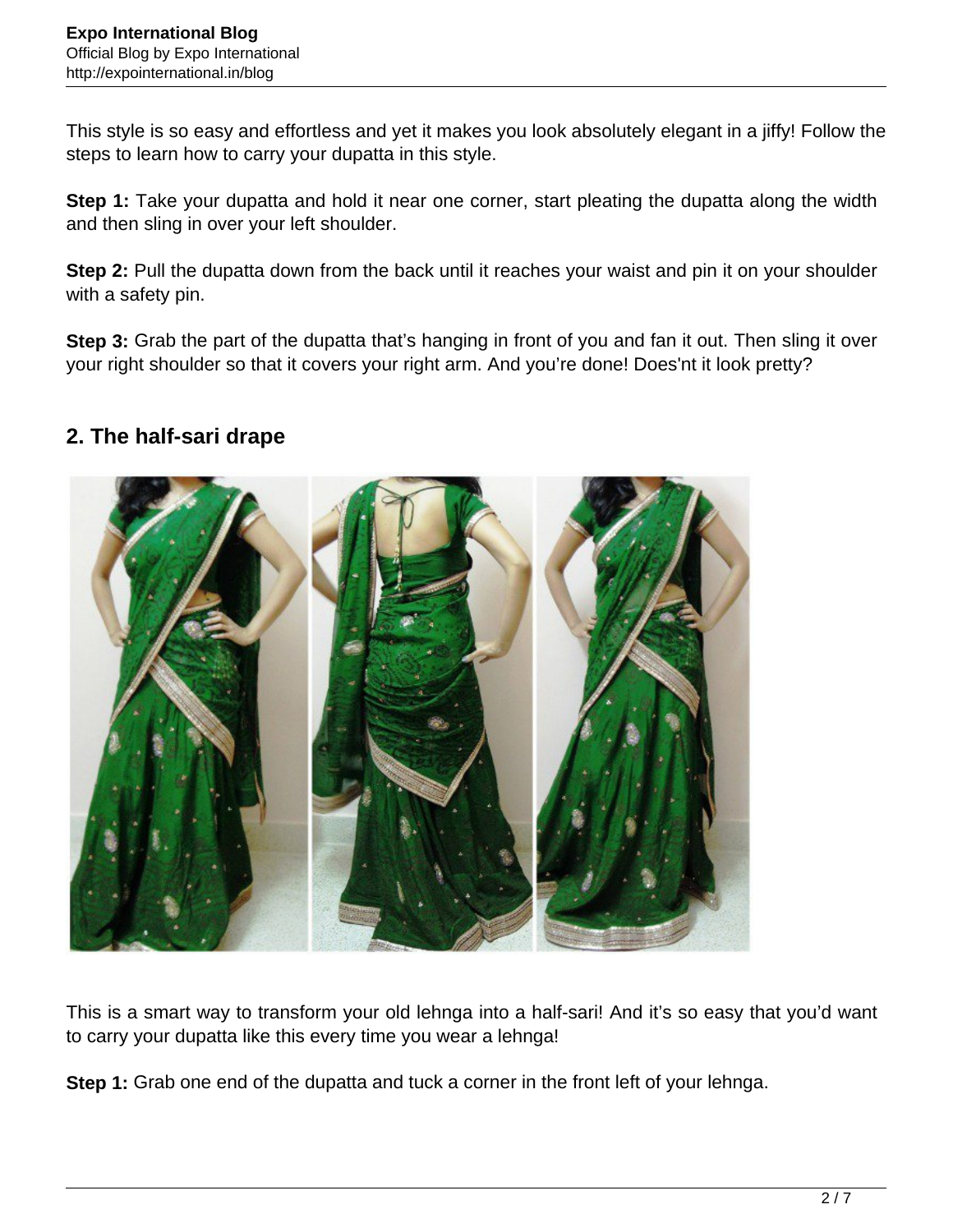**Step 2:** Wrap the dupatta across your body going towards the right and bringing all the way around from the other side.

**Step 3:** Then sling it over your right shoulder and adjust it according to your preference for coverage. Pin it on the right shoulder to avoid slipping off.

# **3. The slipped-off pallu**



This is a cool new way of draping a dupatta that's inspired from the runway! You can wear it with lehngas, anarkalis, and also everyday salwar-kameez!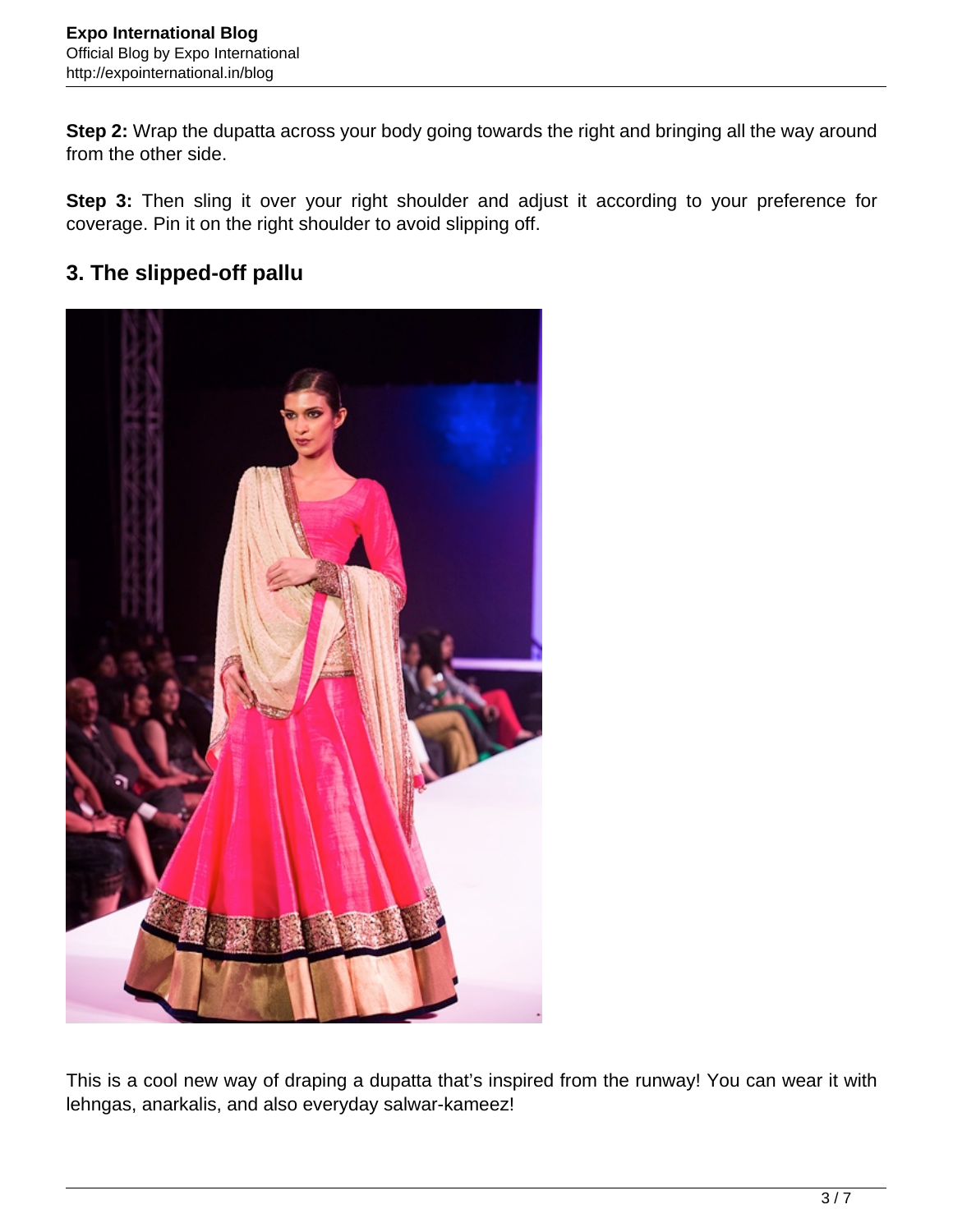**Step 1:** Grab one end of the dupatta and start pleating it. Stop when you've reach halfway and throw one side over your left shoulder.

**Step 2:** Bring the other end of the dupatta and arrange the pleats if needed.

**Step3:** Carefully place it on your right forearm and let it hang loose. This style gives a really sexy "slipped-off" effect to your pallu.

#### **4. For head coverage:**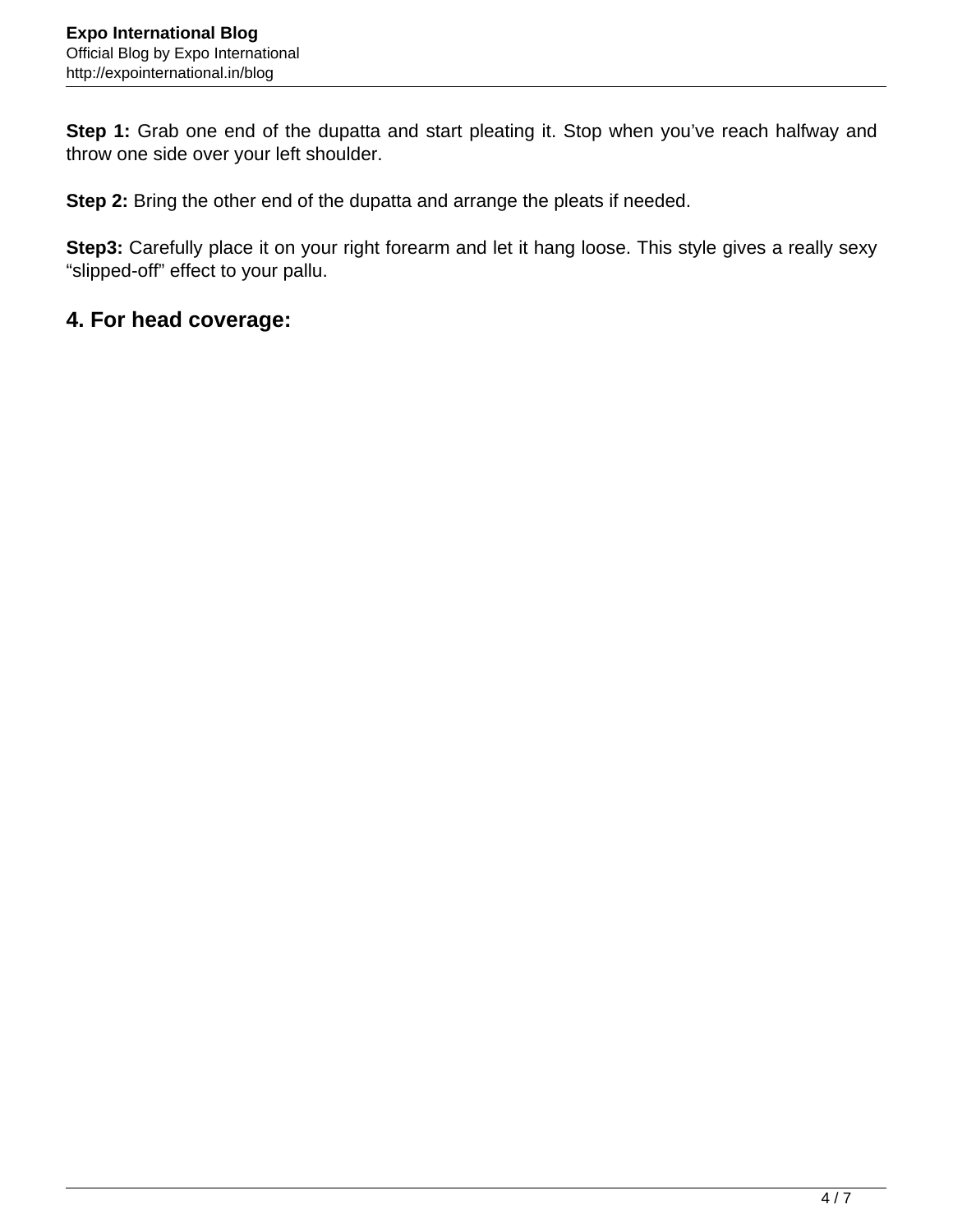#### **Expo International Blog** Official Blog by Expo International http://expointernational.in/blog



If you want to cover your head for any ritual or because you are a hijabi or simply because you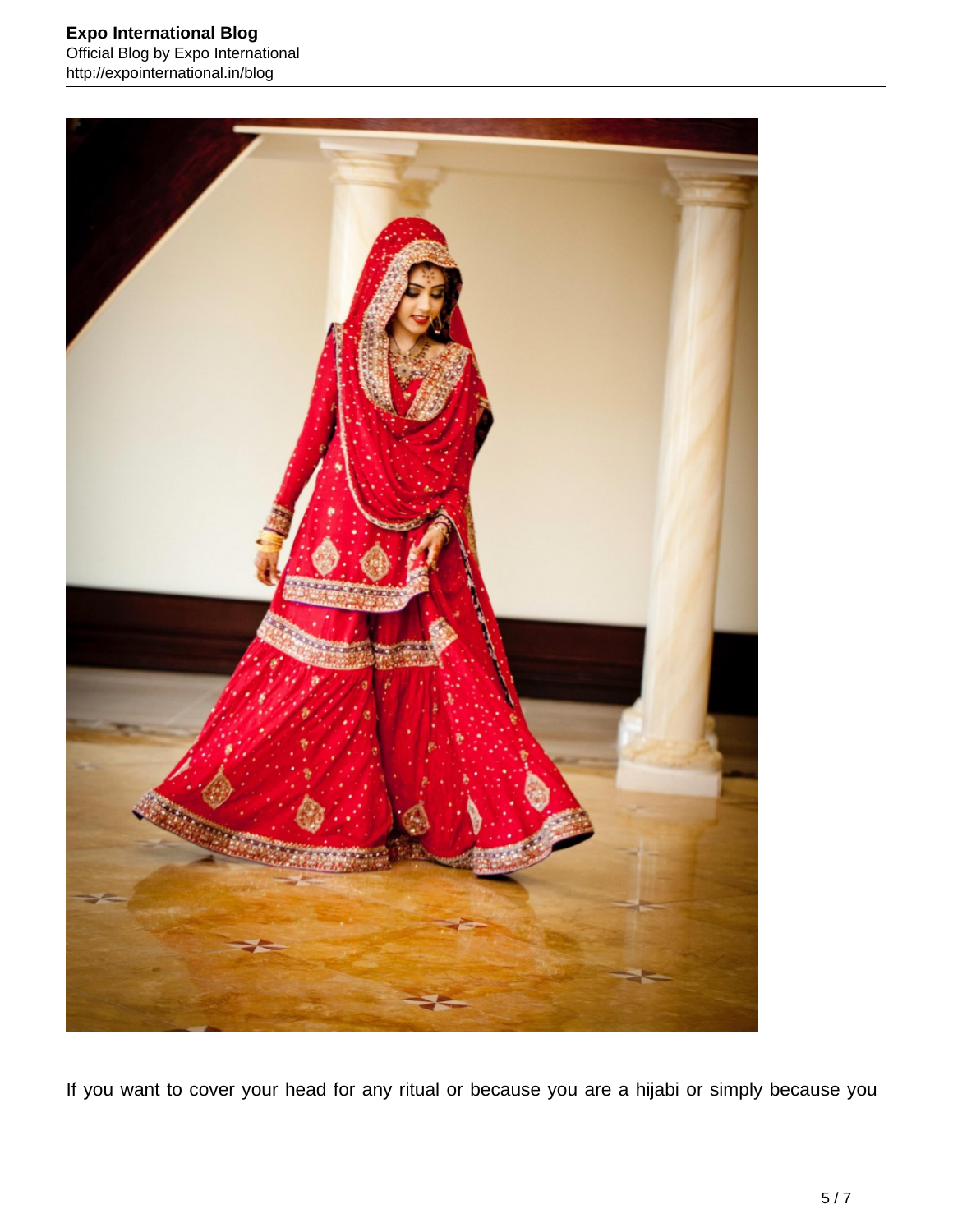don't want to keep your head uncovered, this is a great style to achieve it.

**Step 1:** Hold the dupatta in front of you with the centre against your chest. Drape the sides over your shoulders and arrange the dupatta according to your preference.

**Step 2:** Pin the dupatta on one shoulder and grab the end hanging on the other shoulder. Bring the dupatta over your head and arrange it around your face. If your dupatta has a border, place it close to your hairline and if you are a hijabi then place the border a little lower that your hairline so that all your hair is nicely covered.

**Step 3:** Pin the dupatta on your head using straight pins and voila! So modest, yet so gorgeous!

#### **5. For chest coverage**



Most people who like to cover their head and chest resort to using two dupattas. But you don't have to necessarily do that. You can now cover your chest along with your head with one single dupatta in a stylish way. Here's how!